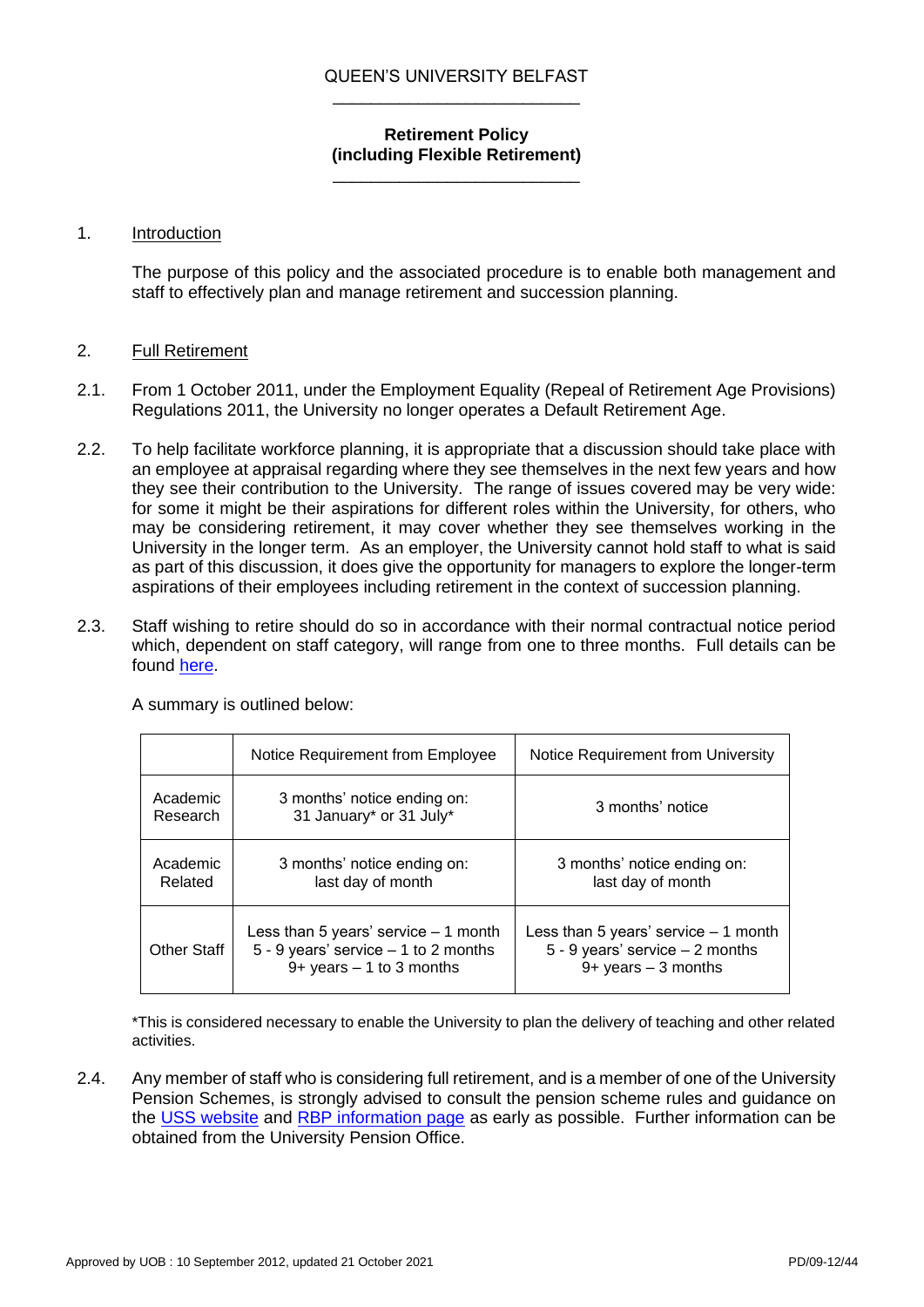# 3. Flexible Retirement

3.1. The University is committed to adopting a more phased approach to retirement and recognises the potential benefits that it can have for both the employer and employees – this is commonly referred to as flexible retirement (see [Appendix 1\)](#page-2-0).

## 3.2. Employee Benefits

Many employees, currently move from working full-time to full retirement, which is a significant life change. Working flexibly up to retirement can allow employees a more gradual transition from full time work to retirement. Potential benefits of flexible retirement for employees include:

- the passing on of skills and knowledge to other employees from experienced staff;
- providing a development opportunity to other employees as colleagues reduce their hours or responsibility level;
- enabling an employee to strike an effective work life balance;
- to plan a phased move into retirement

## 3.3 Employer Benefits

- It helps the University facilitate workforce planning and proleptic recruitment into key positions;
- The retention of skills and experience of employees which otherwise may be lost helping prevent knowledge gaps;
- Reducing capacity without some of the disadvantages associated with full retirement;
- It may assist in restructuring;
- It may assist in achieving salary savings within a School/Directorate.

#### 4. Flexible Retirement Process

- 4.1. In facilitating flexible retirement, the University will very much build on developments within and outside the sector. Under this process, employees may reduce their working hours whilst drawing some of their accrued pension benefits.
- 4.2. The detailed procedure to arrange and support flexible retirement is set out in [Appendix 1.](#page-2-0)
- 4.3. Members of USS Ltd

USS requirements for flexible retirement are set out in [Appendix 2.](#page-5-0)

4.4. Members of RBP

RBP requirements for flexible retirement are set out in [Appendix 3.](#page-6-0)

4.5. Non-Members of USS/RBP

For those employees who are not members of USS/RBP, the same principles underpinning flexible retirement will be applied. Clearly, there will be no pension implications for such staff.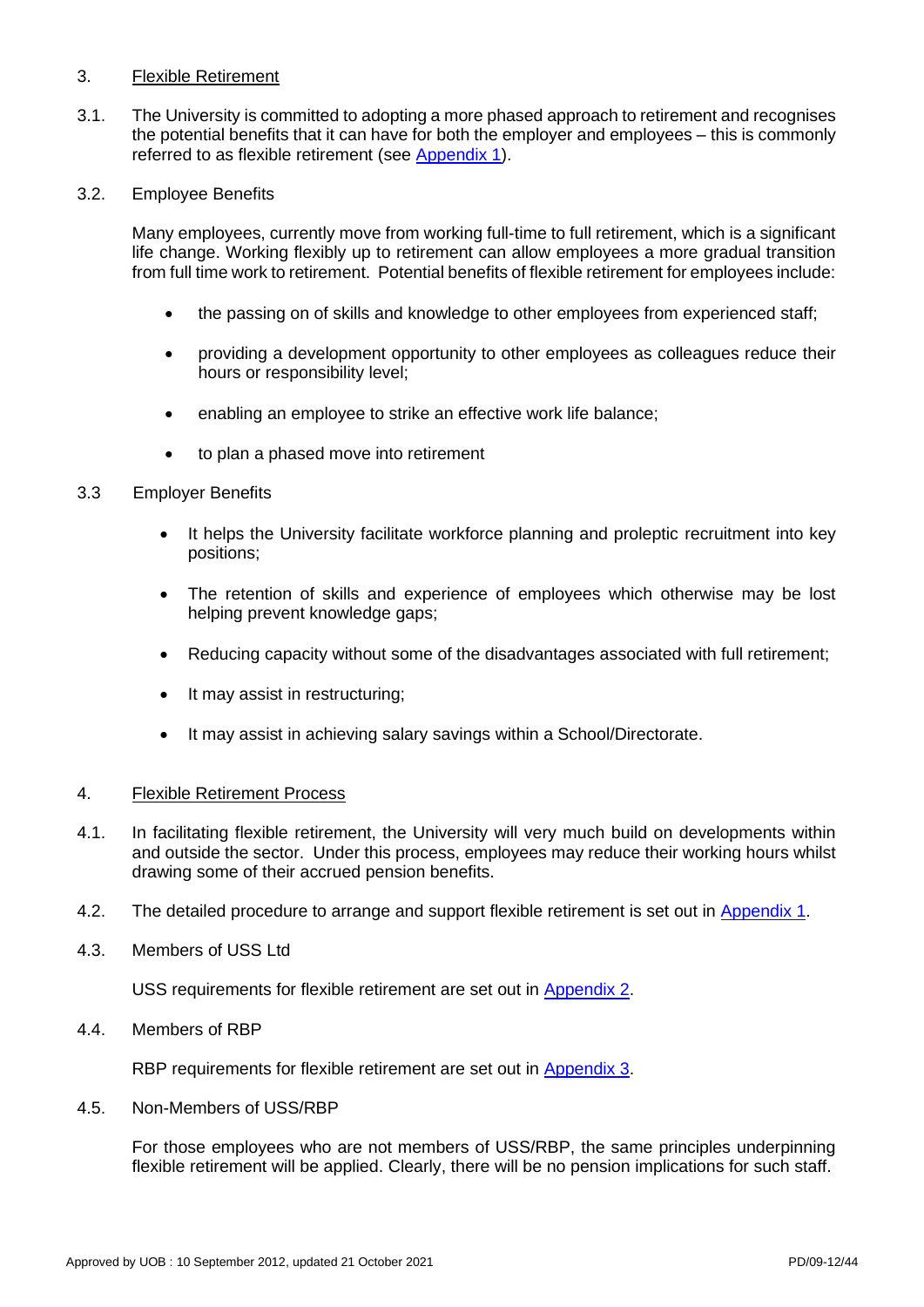#### <span id="page-2-0"></span>1. Introduction

- 1.1. Bearing in mind the need for succession planning, normal resource planning and ensuring that the critical important needs of key customer groups can be met, the normal requirement will be that a request for flexible retirement, if approved, will only be agreed as part of a package that will include final retirement at a specified date normally within four years (or five in some exceptional circumstances).
- 1.2. Approval of the package will, therefore, constitute a binding commitment on both the employee and the University to vary the contract of employment and for the final retirement of the employee to take place on, or before the specified date. For those who decide to leave before the specified date, the normal contractual notice period will continue to apply.
- 1.3. Full retirement will commence within four years, or five in some exceptional circumstances, of the start of the flexible retirement period (this includes any extension periods, as permitted under the USS Scheme).

## 2. Considering a Flexible Retirement Application

- 2.1. The University recognises the potential benefits of flexible retirement and any request will need to be considered having regard to the individual's needs and the needs of the School/Directorate.
- 2.2. The University is required to give approval to the application for flexible retirement and whilst all flexible retirement requests will be given thorough consideration, it may not be possible to give approval in all cases.
- 2.3. Heads of School/Directors will need to follow the specific approval process and cannot give any commitments to staff until the Flexible Retirement Panel has decided on the merits of the case and confirmed the outcome. In the case of Clinical Academics who undertake both clinical work for Hospital Trusts and academic work for the University, the Senior Management of the Hospital Trust or Health Body for whom the Clinical Academic employee works, will be consulted on the application for flexible retirement prior to the Head of School completing the documentation.
- 2.4. In assessing the potential benefit to the University, Senior Managers should take into account:
	- − the ability to implement planned structural changes;
	- − the impact on teaching and research and the ability to continue to deliver this at a high standard;
	- applications which may assist in restructuring or the resolution of redeployment issues;
	- − applications which may assist in achieving savings within a local salary budget;
	- − applications assisting staff with work/life balance after the managerial interest has been considered.
- 2.5. The following factors should also be considered when determining whether management support should be given to an employee's application for flexible retirement<sup>\*</sup> :
	- − the individual circumstances of the person;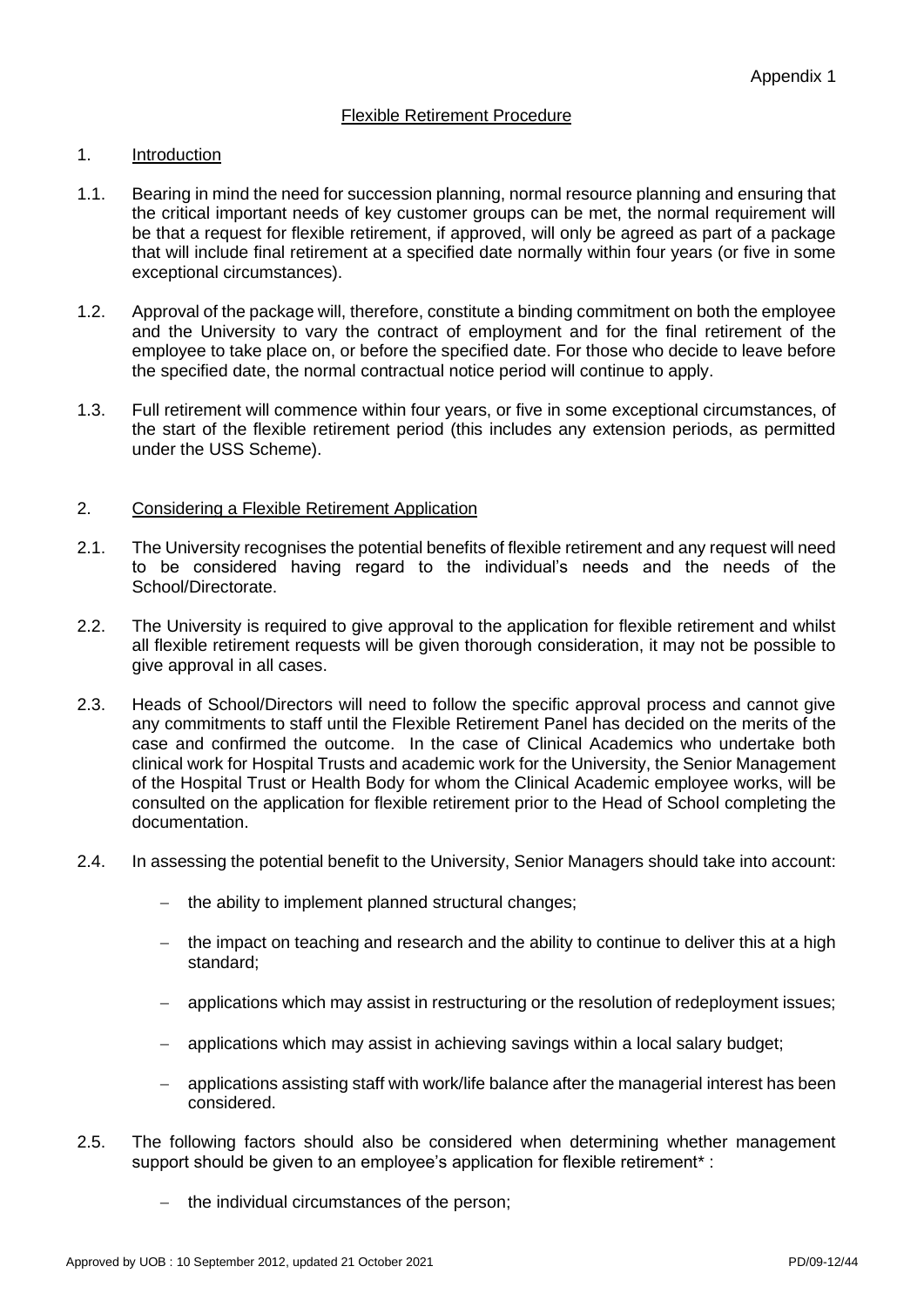- − the practical implications of agreeing to a request the likely impact upon the quality of services delivered to students and others;
- − the likely possibility of recruiting extra staff;
- − the nature of the work undertaken by the employee is it of a type which would be suited to a flexible working arrangement?:
- − the employee's skills, and whether there are other employees carrying out the same or similar duties;
- − the likelihood of being able to recruit successfully an employee to undertake the duties not being completed;
- − the cost implications of a flexible arrangement.

\*these will not over-ride the managerial needs of the University.

2.6. Where approval has been given, the University will do its utmost to uphold the agreement. Where, in exceptional circumstances, it has not been possible to properly cover the work that would arise the arrangement could be deferred and/or varied.

#### 3. Flexible Retirement Panel

3.1. The annual timeline that will be applied in considering applications for flexible retirement is set out below.

| Timeline | Action                                                                                                                                                                                                                                    |
|----------|-------------------------------------------------------------------------------------------------------------------------------------------------------------------------------------------------------------------------------------------|
| Stage 1  | Applicants complete application form (Sections 1 and 2) and pass to Head of<br>School/Director by Monday, 10 January 2022.                                                                                                                |
| Stage 2  | Head of School/Director meets individual to discuss the request, makes his/her<br>recommendation (Section 3 of application form) and emails form to the Reward<br>Team, People and Culture (Reward@qub.ac.uk) by Friday, 4 February 2022. |
| Stage 3  | All applications for flexible retirement considered by the Flexible Retirement<br>Panel by 16 March 2022.                                                                                                                                 |
| Stage 4  | The Flexible Retirement Panel will notify the applicant of the decision by 29 April<br>2022.                                                                                                                                              |
| Stage 5  | The applicants who have been granted flexible retirement by the Flexible<br>Retirement Panel to notify People and Culture of acceptance/non-acceptance<br>within two weeks of receipt of outcome letter.                                  |
| Stage 6  | Normal date of implementation shall be 1 August 2022 (this date may be varied<br>by agreement).                                                                                                                                           |

- 3.2. The Reward Manager, or nominee, shall convene a meeting of the Flexible Retirement Panel in February/March each year. The Panel shall consist of:
	- − Registrar and Chief Operating Officer (Chair);
	- − Pro-Vice-Chancellor for Education and Students;
	- − Pro-Vice-Chancellor of Arts, Humanities and Social Sciences
	- − Director of People and Culture;
	- − Director of Finance;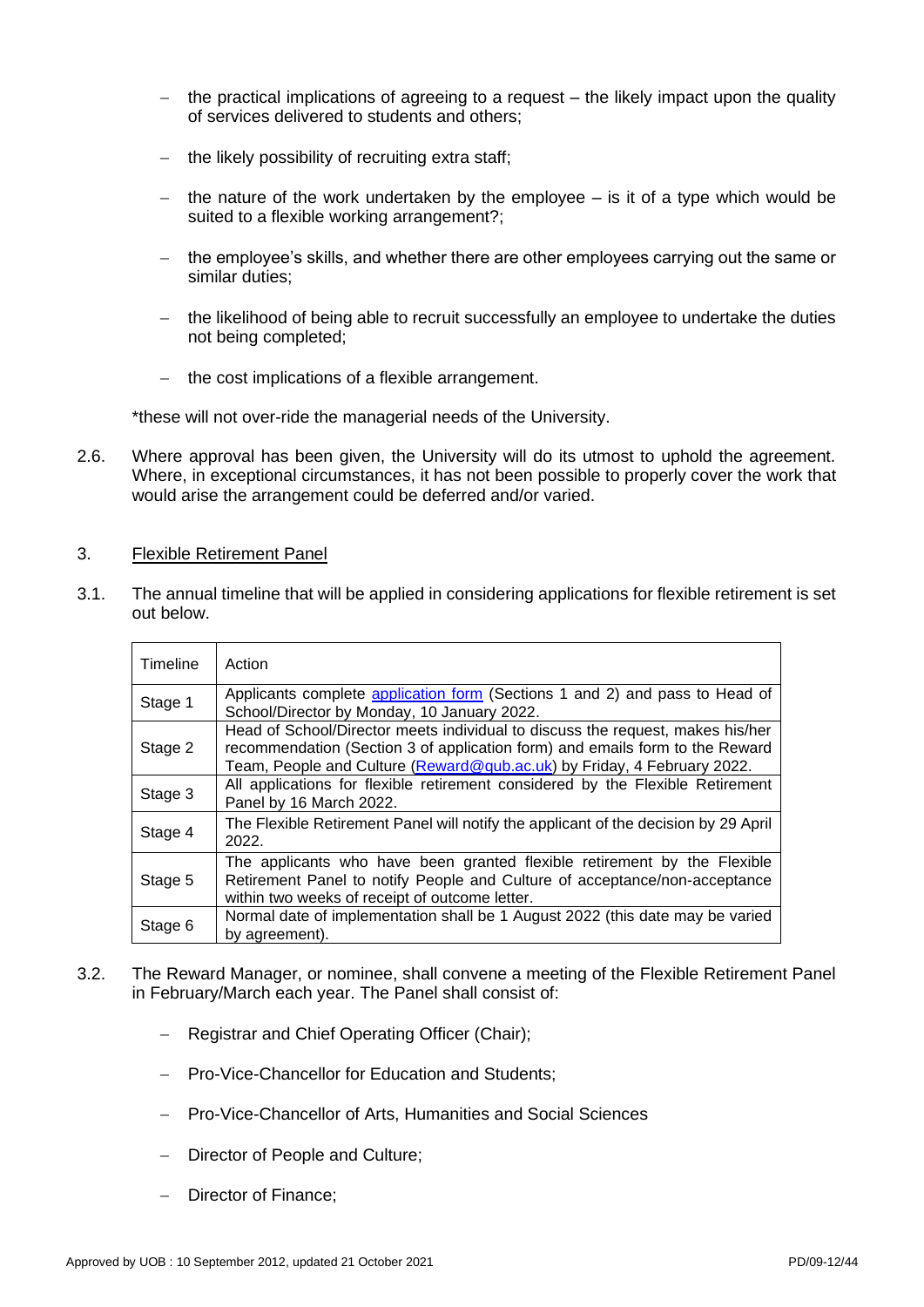- − Head of Reward and Performance, or nominee (in attendance).
- 3.3. Each application, including the views of both the employee and the Senior Manager, will be considered by the Panel. The employee will be entitled to attend the panel meeting and may be accompanied, in accordance with section 5 of this procedure. The Panel may decide to invite the Senior Manager to attend the meeting. Following the meeting of the Flexible Retirement Panel, the employee will be notified in writing of the decision.

# 4. Review Panel

- 4.1. Employees who wish to have the decision of the Flexible Retirement Panel reviewed must do so in writing to the Reward Manager, People and Culture, within 10 working days of the date of the letter of notification, setting out the grounds on which they consider the matter should be reviewed.
- 4.2. The Reward Manager or nominee, shall convene a meeting of the Review Panel within a reasonable period. The employee will be entitled to attend the review and be accompanied, in accordance with section 5 of this procedure.
- 4.3. The Review Panel shall consist of a Pro-Vice-Chancellor, Dean, Director, whom shall not have had previous involvement with the case, and Reward Manager, or nominee, (in attendance).
- 4.4. The decision of the Review Panel shall be given in writing to the employee as soon as is reasonably practical after the review meeting. The decision will be final.

## 5. Representation

5.1. The employee is entitled to attend the meetings of the Flexible Retirement Panel and/or the Review Panel and be accompanied by a Trade Union representative or work colleague.

# 6. Further Monitoring/Review

6.1. The implementation procedure will be reviewed every three years to assess uptake, application and the impact of the procedure on the University. Further amendments will be made as appropriate in consultation with the recognised trade unions.

# 7. Further Information and Advice

- 7.1. Further queries arising from any member of staff who is considering full or flexible retirement should be addressed with the University's Pensions Office, in respect of the pensions benefits. Employees are advised to obtain pension calculations from the University's Pensions Office prior to submitting an application for Flexible Retirement.
- 7.2. Senior Managers and/or employees should contact the People and Culture Directorate to obtain information regarding the application of this procedure.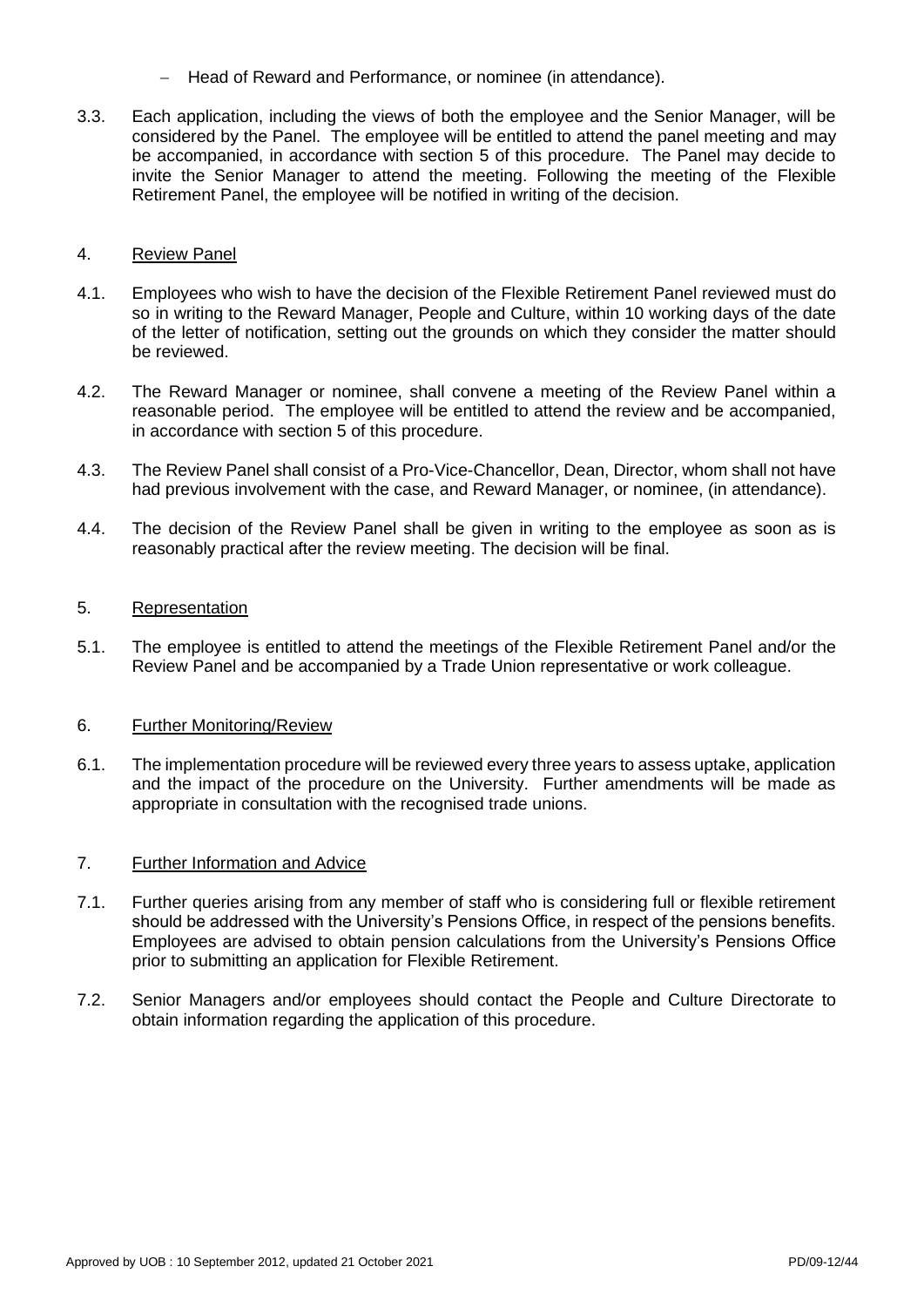# Flexible Retirement – USS Requirements

#### <span id="page-5-0"></span>1. USS Requirements

An employee who is a member of the USS pension scheme is able to make an application for flexible retirement if the following requirements are met:

- (i) the member must be aged 55 or above;
- (ii) he/she must have 'qualifying service' (normally a period of at least two years' pensionable service);
- (iii) a member must reduce their working hours by a minimum of 20% and also reduce their salary by a minimum of 20% on a long term basis;
- (iv) the proportion of benefits to be drawn is a minimum of 20% and a maximum of 80% of the member's total pension and lump sum at the date of flexible retirement (and note that benefits will be actuarially reduced to the extent that they are payable before the member's normal pension age);
- (v) a member may elect to flexibly retire on a maximum of two occasions, with hours and salary being reduced by at least 20% on each occasion.

# 2. Guidance

Any member of USS who is considering flexible retirement is strongly advised to consult the pension scheme rules and guidance at [www.uss.co.uk](http://www.uss.co.uk/)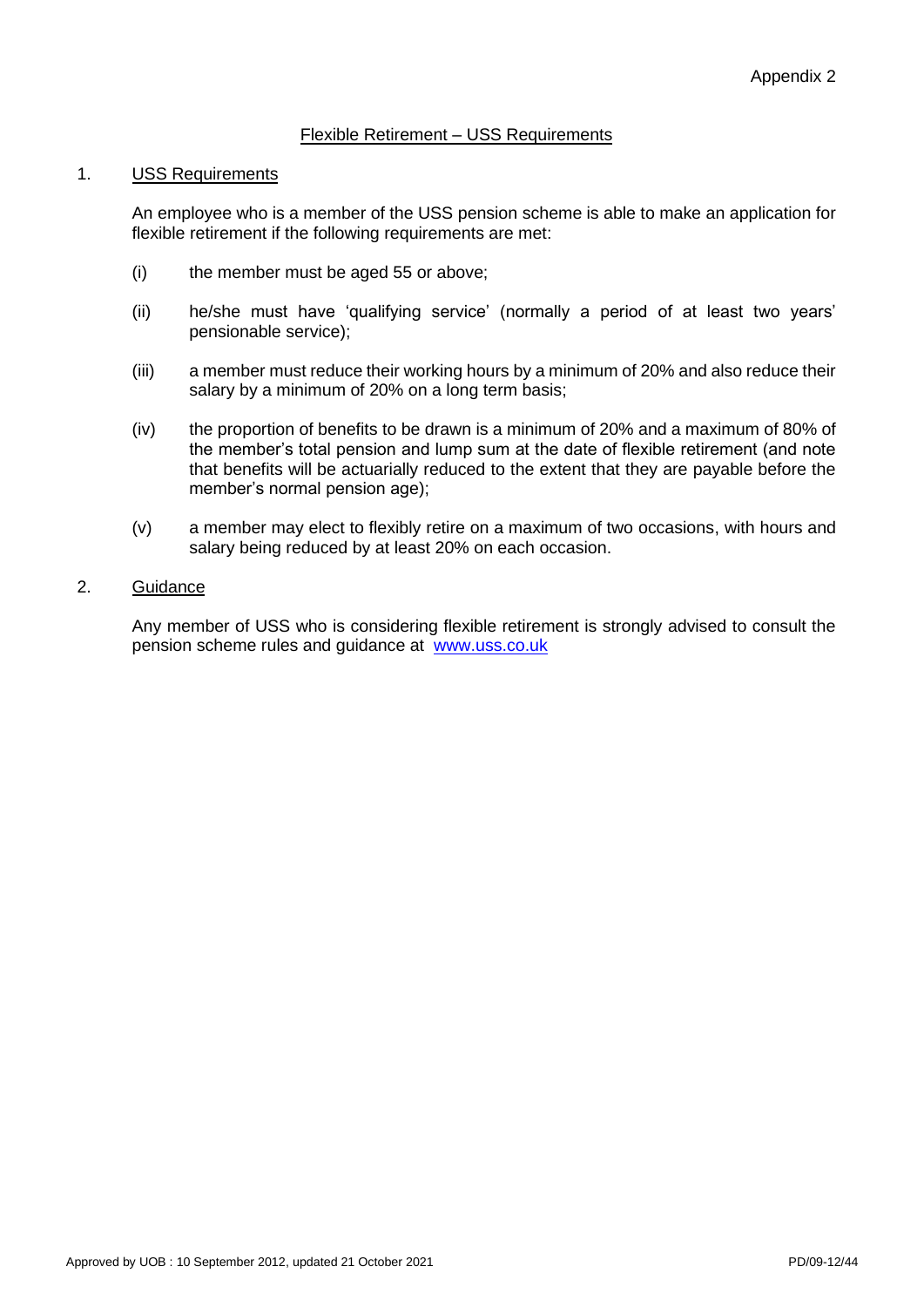# Flexible Retirement – RBP Requirements

#### <span id="page-6-0"></span>1. RBP Requirements

An employee who is a member of the RBP pension scheme is able to make an application for flexible retirement if the following requirements are met :

- (i) the member must be aged 55 or above;
- (ii) he/she must have 'qualifying service' (normally a period of at least two years' pensionable service);
- (iii) a member must reduce their working hours by a minimum of 20% and also reduce their salary by a minimum of 20% on a long term basis;
- (iv) the proportion of benefits to be drawn is a minimum of 20% and a maximum of 80% of the member's total pension and lump sum at the date of flexible retirement (and note that benefits will be actuarially reduced to the extent that they are payable before the member's normal pension age);
- (v) a member may elect to flexibly retire once.

#### 2. Guidance

Any member of RBP who is considering flexible retirement is strongly advised to consult the pension scheme rules and guidance on the [University's Pensions webpage.](https://www.qub.ac.uk/directorates/FinanceDirectorate/Staff/employee-services/pensions/)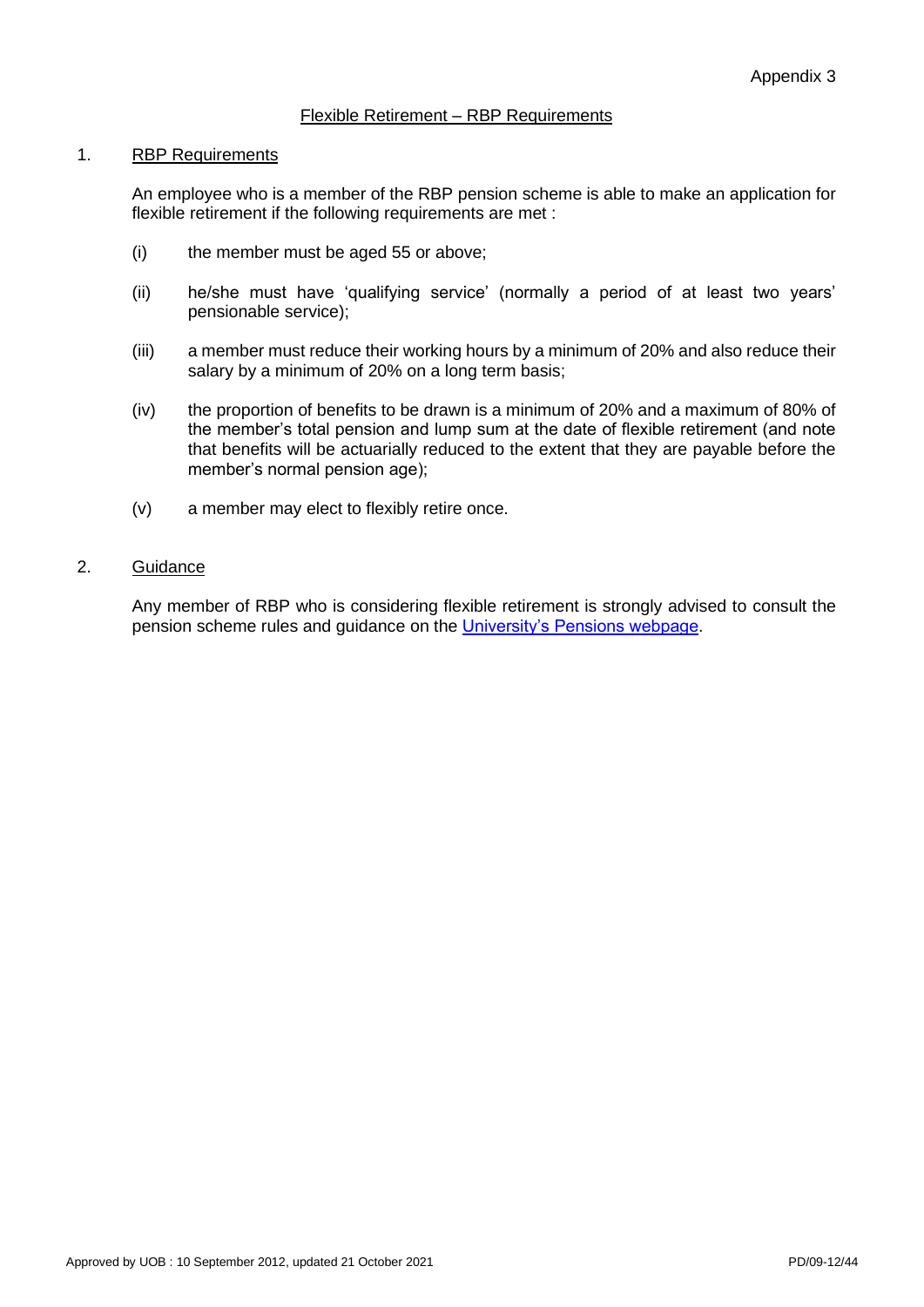

# APPLICATION FOR FLEXIBLE RETIREMENT

<span id="page-7-0"></span>Sections 1 and 2 of this form should be completed by the applicant and forwarded to their Head of School/Director by 10 January 2022.

The Head of School/Director should complete section 3 email the completed form to [Reward@qub.ac.uk](mailto:Reward@qub.ac.uk) by 4 February 2022. (A copy should also be sent to the applicant).

| <b>Section 1 - Applicant Details</b>                                                                                                                                 |                               |  |  |  |
|----------------------------------------------------------------------------------------------------------------------------------------------------------------------|-------------------------------|--|--|--|
| <b>Staff Number</b>                                                                                                                                                  |                               |  |  |  |
| <b>Full Name</b>                                                                                                                                                     |                               |  |  |  |
| <b>Position</b>                                                                                                                                                      |                               |  |  |  |
| <b>School / Directorate / Unit</b>                                                                                                                                   |                               |  |  |  |
| <b>Date</b>                                                                                                                                                          | Click or tap to enter a date. |  |  |  |
| <b>Section 2 - Arrangements</b>                                                                                                                                      |                               |  |  |  |
| Background explanation to support application.                                                                                                                       |                               |  |  |  |
|                                                                                                                                                                      |                               |  |  |  |
|                                                                                                                                                                      |                               |  |  |  |
| Please state your current working pattern (days/hours/times worked).                                                                                                 |                               |  |  |  |
|                                                                                                                                                                      |                               |  |  |  |
| Dates of any previous requests made.                                                                                                                                 |                               |  |  |  |
|                                                                                                                                                                      |                               |  |  |  |
| Please state the working pattern you would like to work in the future (days/hours/times). Please                                                                     |                               |  |  |  |
| also include details of any further 2 <sup>nd</sup> flex you wish to take before retiring in full (NB: 2 <sup>nd</sup> flex is<br>only available to members of USS). |                               |  |  |  |
|                                                                                                                                                                      |                               |  |  |  |
| Please state the impact of new working pattern and how it can be accommodated.                                                                                       |                               |  |  |  |
|                                                                                                                                                                      |                               |  |  |  |
|                                                                                                                                                                      |                               |  |  |  |